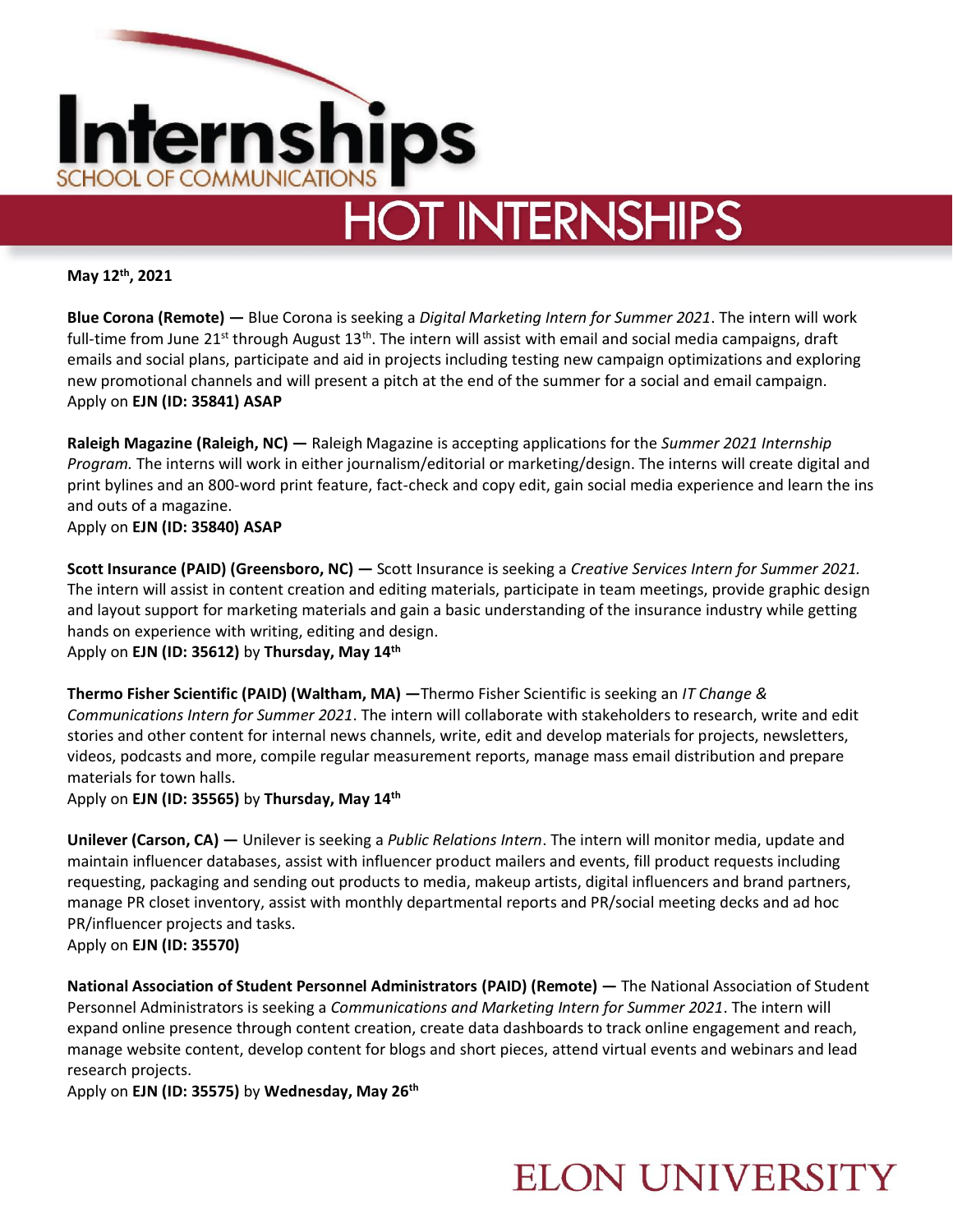

## **HOT INTERNSHIPS**

**Macro (PAID) (Remote) —** Macro, a building software, is seeking a *Content Writing Intern*. The intern will write five new templates per week on topics related to business processes and workflows, research and generate ideas for new templates and scale out more templates. Interested applications should send resume, cover letter and two writing samples with their application.

Apply on **EJN (ID: 35585)** 

**ezTagile (PAID) (Remote) —** ezTagile is seeking a *Communications and Social Media Intern*. The intern will develop social media content consistent with the brand identity, generate, edit, publish and share daily content, create infographics and visuals for social media, prepare monthly reports on social media marketing efforts, suggest recommendations for social media strategy, create video tutorials, help produce the podcast, create regular blog content, create editorial calendars and analyze social data and metrics to continuously improve strategy. Apply on **EJN (ID: 35587)** 

**Green Beetz (PAID) (Remote) —** Green Beetz is seeking a *Summer Design Intern.* The intern will consolidate existing digital art assets, develop new assets, develop a comprehensive style guide for digital assets. This is a part-time position that is paid an hourly rate up to 12 hours a week. Please submit a cover letter, resume and portfolio when applying.

Apply on **EJN (ID: 35470)** 

**UNITAS North America (Remote) —** UNITAS North America is seeking a *Social Media Intern*. UNITAS is a nonprofit working to counter human trafficking. The intern will be responsible for the weekly social media posts and will work on content strategy, branding, prevention education curriculum, project management and fundraising. Apply on **EJN (ID: 35469)** by **Wednesday, June 2nd**

**Kindness.org (Brooklyn, NY) —** kindness.org is seeking a *Creative Intern*. The intern will brainstorm and generate new content, support the team with deck development and compiling impact stories, conduct interviews, share content on social media to engage the community, optimize past, current and future content and research new platforms and technology for spreading kindness with creative content. Apply on **EJN (ID: 35447)** 

**Malala Fund (PAID) (New York, NY) —** The Malala Fund is seeking a *Summer 2021 Editorial Intern*. The intern will support the communications team by researching, writing and editing original content for the digital publication and newsletter. The intern will also attend special virtual events, receive individualized resume help and mentorship and access to the Malala Fund e-learning portal.

Apply on **EJN (ID: 35203)** by **Sunday, May 16th** 

**EP+Co (PAID) (Remote) —** EP+Co is accepting applications for *Summer Creative Interns*. Interns will work in copywriting and will create original work for clients, learn about agency disciplines through the Intern 101 Program and take virtual trips to the Content Engineering Facility. Apply on **EJN (ID: 35459) apply ASAP**

**Curtis Media (Greensboro, NC) —** Curtis Media has internship positions open for students interested in Radio, Production and Promotions. Students must be able to participate a minimum of 10 hours per week. Please fill out the attached application form on EJN and include two references and a letter of recommendation. Apply on **EJN (ID: 35458)** 

## **ELON UNIVERSITY**